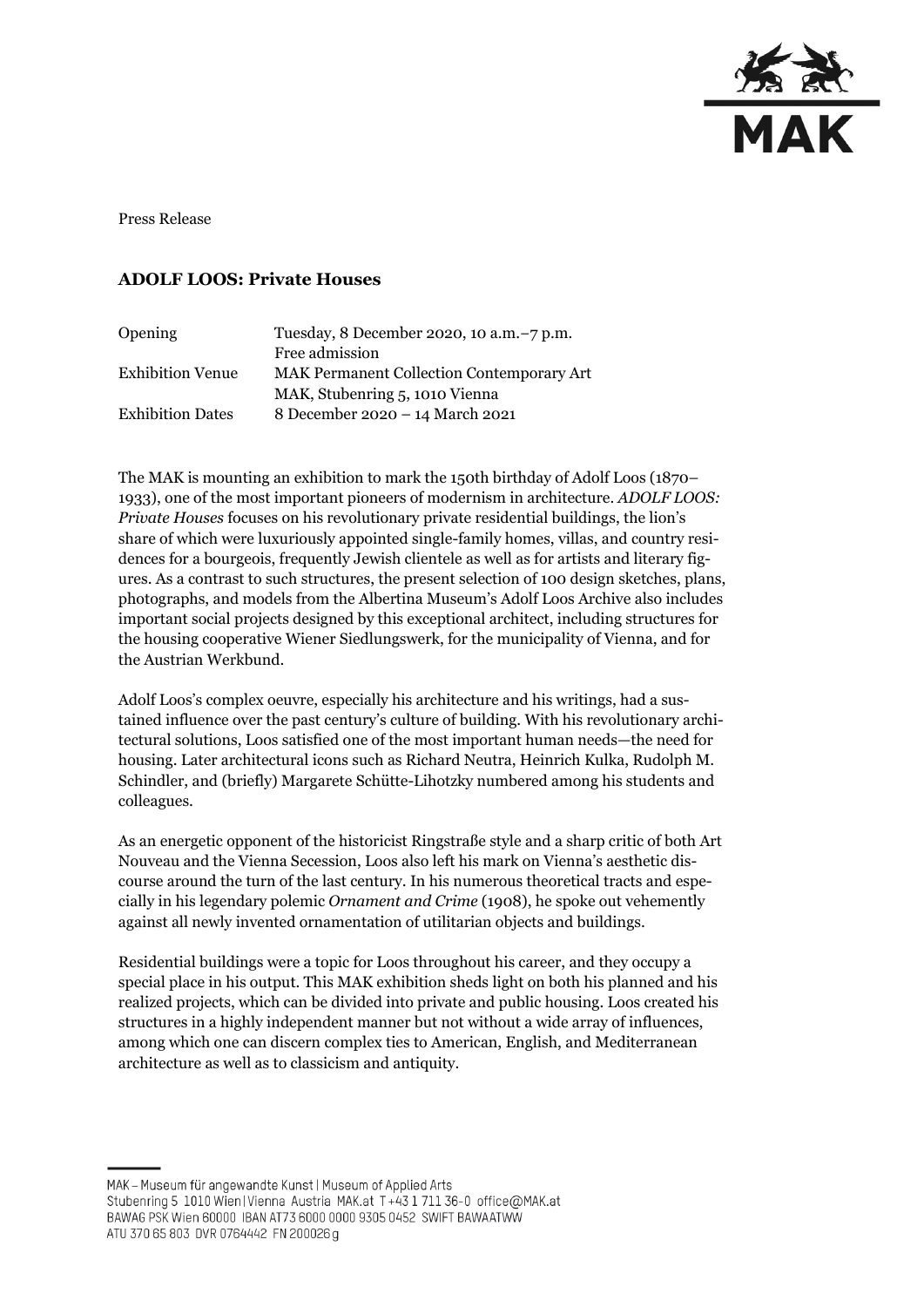

From the USA, where he spent three years of his life, Loos brought to Vienna an entirely new impression of modern culture that he propagated in polemic newspaper articles and demonstrated in his famous *Looshaus* (1910/11) on Michaelerplatz: this building's structural clarity and unadorned façade created a public scandal in the Vienna of that day.

Whenever possible, Loos preferred to design his often flat-roofed private residential buildings with large terraces and in accordance with his idea of the *Raumplan* (lit.: "spatial plan"): this self-developed system departed from the method of simply "layering" floors on top of each other, with each room instead being given the height and floor space necessary for its intended use. This economical way of dealing with space gave rise to a complex, spatially interlocked system that did and still does offer a high degree of livability.

Projects planned and/or built according to this system between 1903 and 1931, such as the houses for the Dadaist figure Tristan Tzara (1925/26), for the singer and dancer Josephine Baker in Paris (1927—this house was never realized), for the builder František Müller in Prague (1928–1930), and for the textile manufacturer Hans Moller in Vienna (1927), number among the world's most important 20th-century single family homes.

In addition to showing Adolf Loos's architectural projects, this exhibition will for the first time ever juxtapose the plaster replica of his bust by sculptor Artur Immanuel Löwental (1911) with his death mask, which was taken by Adolf Rainbauer in 1933.

After the exhibitions *WAYS TO MODERNISM: Josef Hoffmann, Adolf Loos, and their Impact* (17 December 2014 – 19 April 2015) and *LOOS: Our Contemporary*  (13 March – 23 June 2013), the MAK's *ADOLF LOOS: Private Houses* offers a renewed opportunity to experience and explore the oeuvre of a forward thinker who quested after a distinctly human form of modernism.

As part of its comprehensive digital offerings, the MAK invites to a private view into the exhibition *ADOLF LOOS: Private Houses*. The virtual guided tour with Rainald Franz, Curator, MAK Glass and Ceramics Collection, is accessible from 4 December, 11 a.m. via the MAK YouTube channel [\(youtube.com/makwien\)](https://www.youtube.com/makwien) as well as via MAK.at.

Press photos are available for download at MAK.at/press.